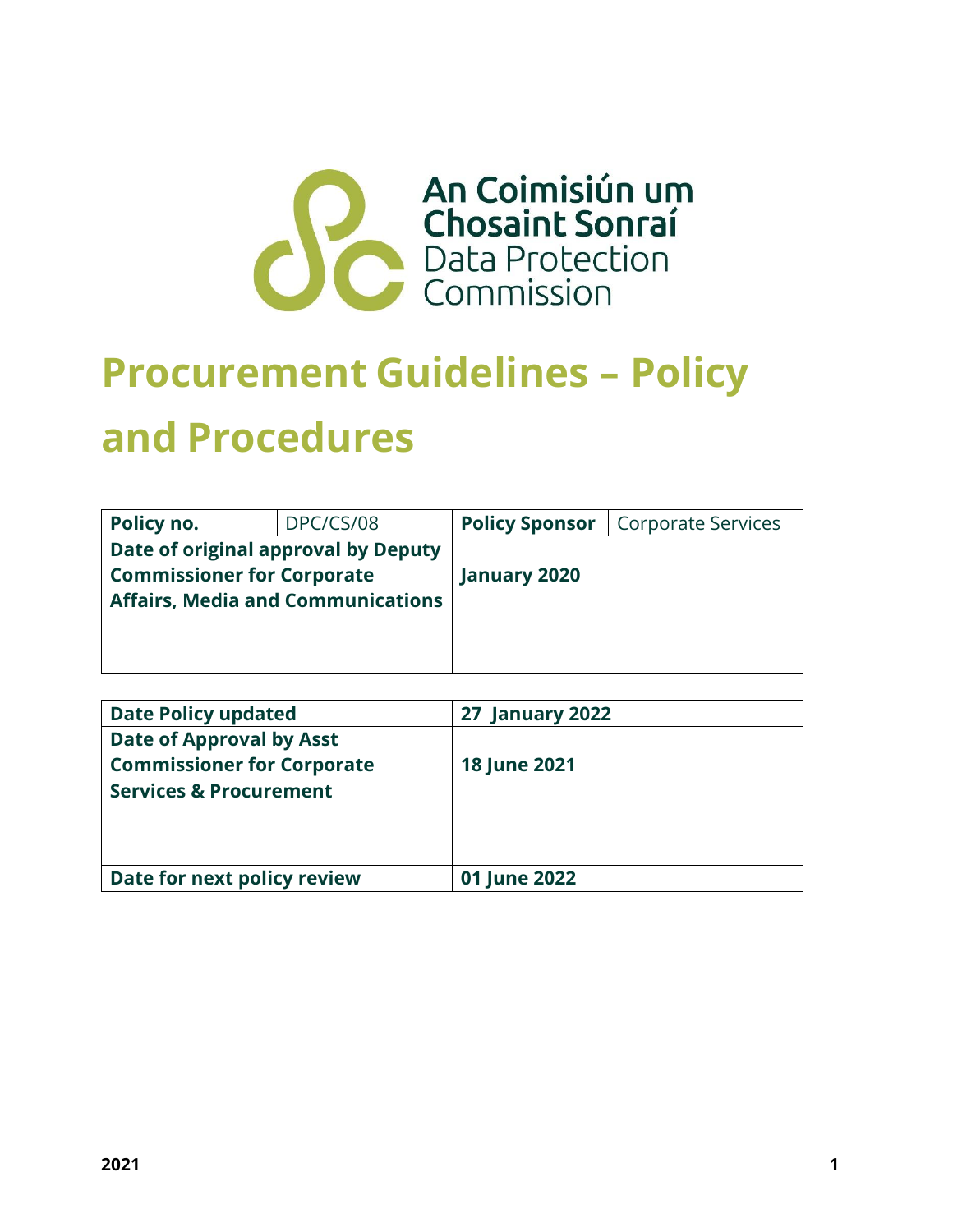#### **Version Control**

| <b>Document Information</b>         |                                                          |
|-------------------------------------|----------------------------------------------------------|
| <b>Document Owner:</b>              | Corporate Services                                       |
| <b>Accountable Head of</b><br>Unit: | <b>Tom Walsh</b>                                         |
| <b>Version Number:</b>              | 0.01                                                     |
| <b>Date Last Updated:</b>           | 8 April 2022                                             |
| <b>Last Edited By:</b>              | <b>Tom Walsh</b>                                         |
| <b>Summary of latest</b><br>edits:  | Changes suggested by Internal Audit Sections 2.4 and 2.5 |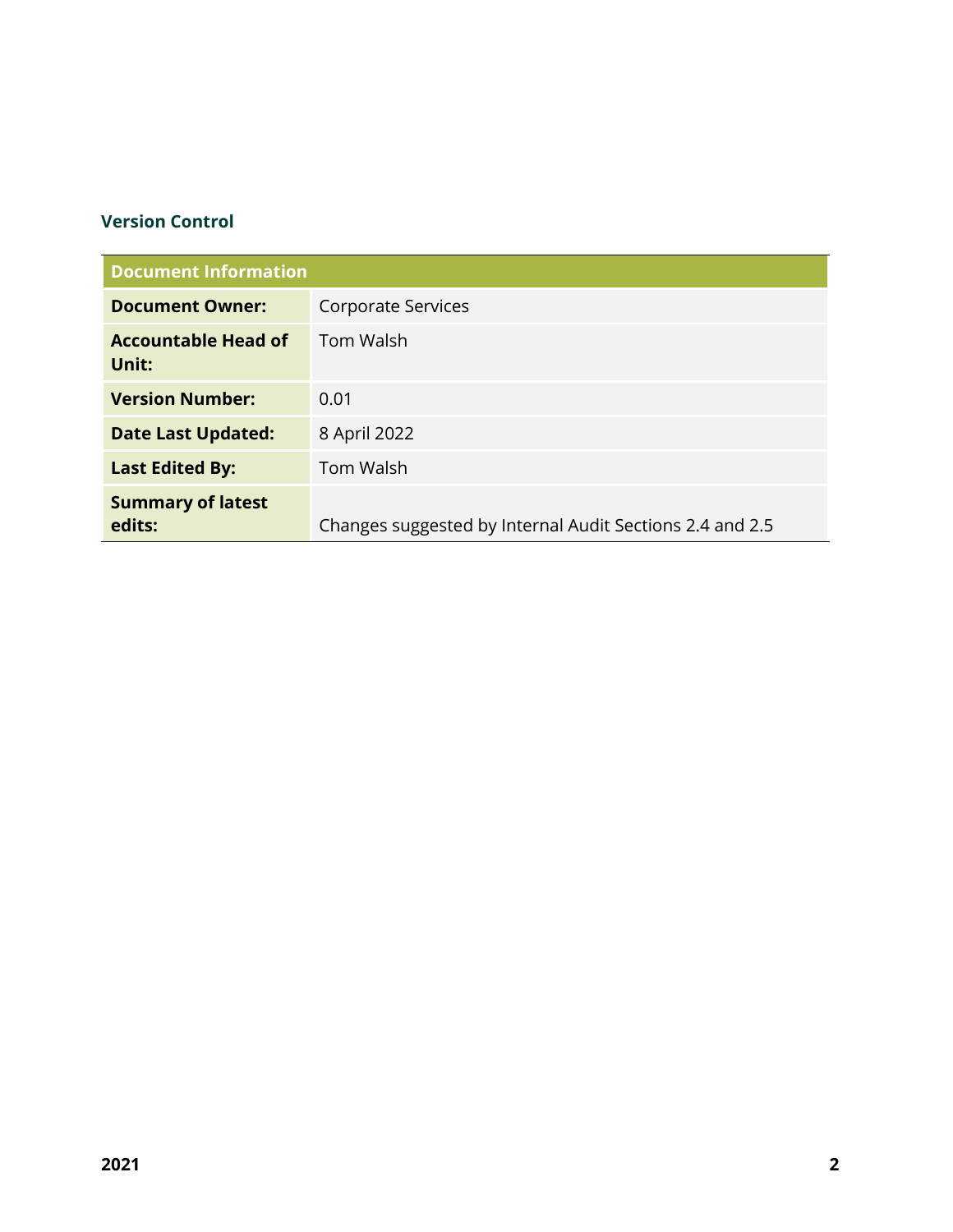# **Contents**

| 1. |     |                                                                                 |
|----|-----|---------------------------------------------------------------------------------|
|    | 1.1 |                                                                                 |
|    | 1.2 |                                                                                 |
|    | 1.3 |                                                                                 |
| 2. |     |                                                                                 |
|    | 2.1 |                                                                                 |
|    | 2.2 |                                                                                 |
|    | 2.3 |                                                                                 |
|    | 2.4 |                                                                                 |
|    | 2.5 |                                                                                 |
|    | 2.6 |                                                                                 |
|    | 2.7 |                                                                                 |
| 3. |     |                                                                                 |
|    | 3.1 |                                                                                 |
|    | 3.2 | Request Quotes for Goods and Services to the Value of less than €5,000 11       |
|    | 3.3 | Request Tenders for Goods and Services to the Value of €5,000 to €25,00012      |
|    | 3.4 | Utilise Existing OGP Framework Agreement for Goods and Services of any Value.13 |
|    | 3.5 |                                                                                 |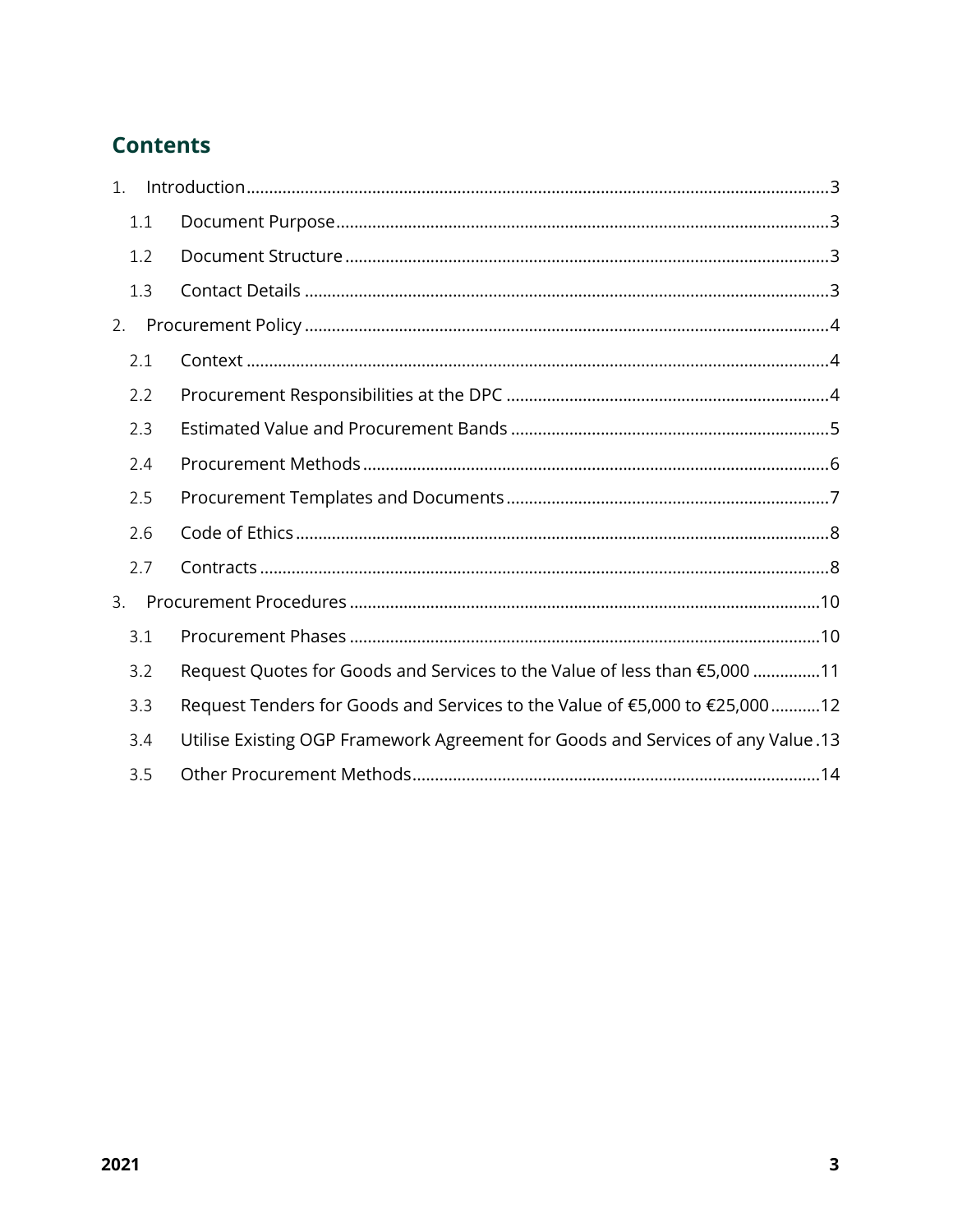# <span id="page-3-0"></span>**1. Introduction**

#### <span id="page-3-1"></span>*1.1 Document Purpose*

These guidelines set out the policy, related information and procedures that must be followed for theprocurement of all goods and services at the Data Protection Commission (DPC).

These guidelines aim to provide DPC staff members with the information and tools required to procure allgoods and services that are required, in a way that ensures that the DPC:

- Upholds a culture of accountability, transparency, efficiency and value for money in theprocurement of goods and services, and
- Delivers its responsibility for efficiency and economy in providing these services under PublicFinancial Procedures.

DPC staff members who are undertaking the procurement of services or goods should:

- 1. Follow these guidelines and refer to them throughout the procurement process;
- 2. Seek advice from the DPC Corporate Affairs unit which has central responsibility for all DPCprocurement;
- 3. Refer to the Office of Government Procurement (OGP) detailed guidelines as necessary, availableat [https://ogp.gov.ie/public-procurement-guidelines-for-goods](https://ogp.gov.ie/public-procurement-guidelines-for-goods-and-services/)[and-services/.](https://ogp.gov.ie/public-procurement-guidelines-for-goods-and-services/)

#### <span id="page-3-2"></span>*1.2 Document Structure*

These guidelines are set out in two main parts:

- Procurement Policy with information on procurement categories, requirements, thresholds, etc.
- Procurement Procedures with the step-by-step process that must be followed for eachprocurement method.

All DPC staff members who are procuring any goods and services should refer to both the ProcurementPolicy and Procurement Procedures sections of these guidelines.

## <span id="page-3-3"></span>*1.3 Contact Details*

Any questions related to procurement at the DPC, all requests for procurement advice and all submissions of procurement documents for central filing should be emailed to the Corporate Affairs unit: [corpaffairs@dataprotection.ie](mailto:corpaffairs@dataprotection.ie) or raised directly with: Tom Walsh (Head of Corporate Affairs unit) on extension 0151.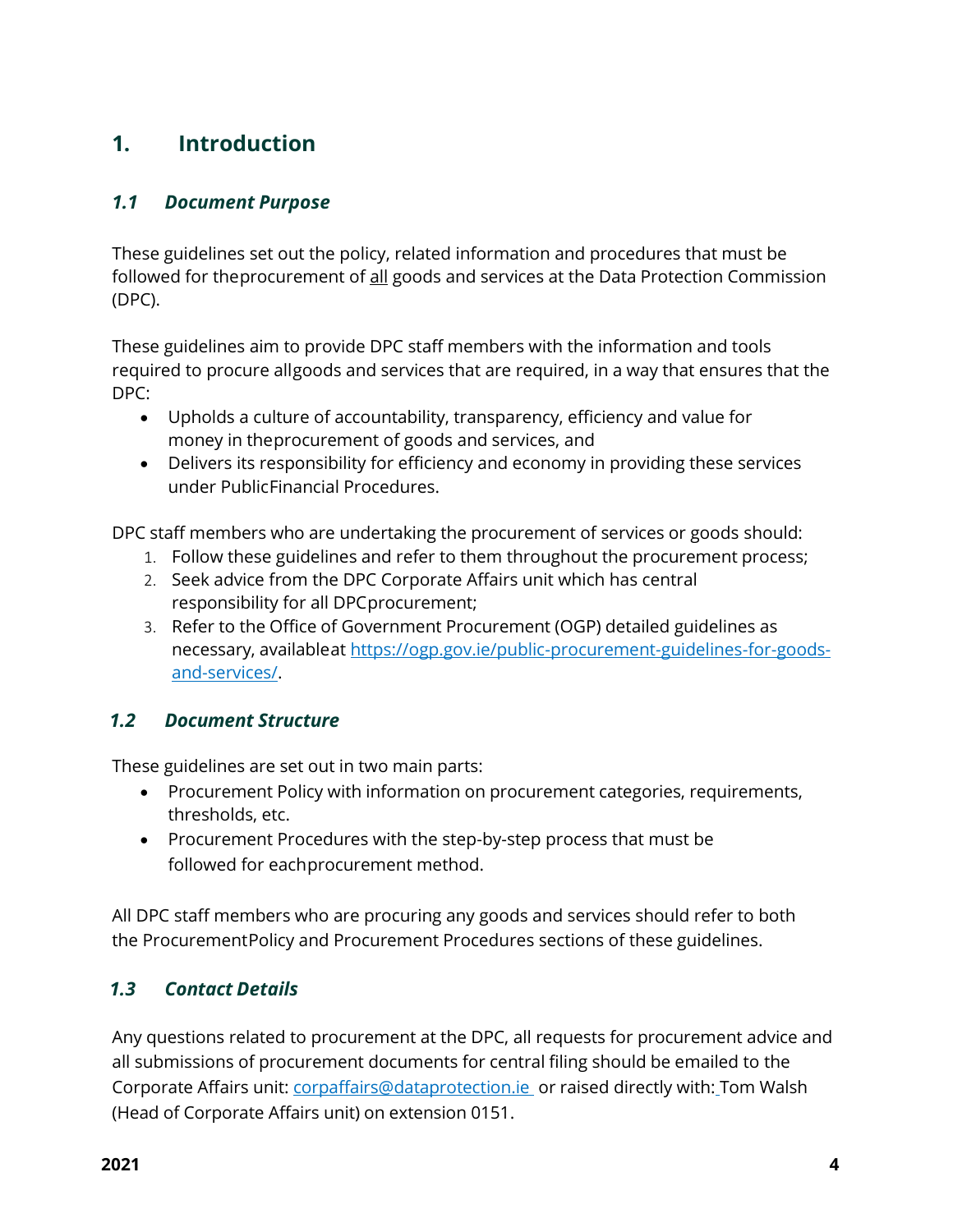<span id="page-4-0"></span>Procurement of books, subscriptions, catering, translation and office supplies is completed fully from end-to-end by the Corporate Affairs unit directly. All requests for these specific procurement types should be submitted directly to: [corpaffairs@dataprotection.ie](mailto:corpaffairs@dataprotection.ie)

# **2. Procurement Policy**

## <span id="page-4-1"></span>*2.1 Context*

The Office of Government Procurement (OGP) was established in 2013 and operates as an office of the Department of Public Expenditure and Reform (DPER). Amongst other functions, the OGP sets out the procurement procedures to be followed by public service bodies, including the DPC, under national andEU rules.

The OGP's Public [Procurement](https://ogp.gov.ie/public-procurement-guidelines-for-goods-and-services/) Guidelines for Goods and Services (2019) state that: *"Public procurement refers to the process by which public bodies purchase works, goods or services from suppliers which they have selected for this purpose. It ranges from the purchase of routine goods or services to large scale contracts for infrastructural projectsand involves a wide and diverse range of contracting authorities".* 

Following the OGP Guidelines and utilising OGP procurement frameworks when possible can help the DPCto ensure that we follow procurement best practice, that we are consistent in our application of procurement rules and that we achieve the best value for money possible in our expenditure.

The key procurement principles that are defined by the OGP are as follows:

- Procurement transactions and decisions must in all respects be non-discriminatory, fair, equitableand ensure value for money;
- Contracting authorities (e.g. the DPC) must be able to justify decisions made and actions taken;
- Generally, a competitive process carried out in an open and transparent manner delivers bestvalue for money.

DPC staff members who are undertaking the procurement of goods and services should refer to the OGP's Public [Procurement](https://ogp.gov.ie/public-procurement-guidelines-for-goods-and-services/) Guidelines for Goods and Services (2019). The Corporate Affairs unit can provide adviceon the structure of the OGP Guidelines and on how to apply them.

## <span id="page-4-2"></span>*2.2 Procurement Responsibilities at the DPC*

Procurement of books, subscriptions, catering, translation and office supplies is completed fully from end-to-end by the Corporate Affairs unit directly. All requests for these specific procurement types should be submitted directly to:

[corpaffairs@dataprotection.ie](mailto:corpaffairs@dataprotection.ie)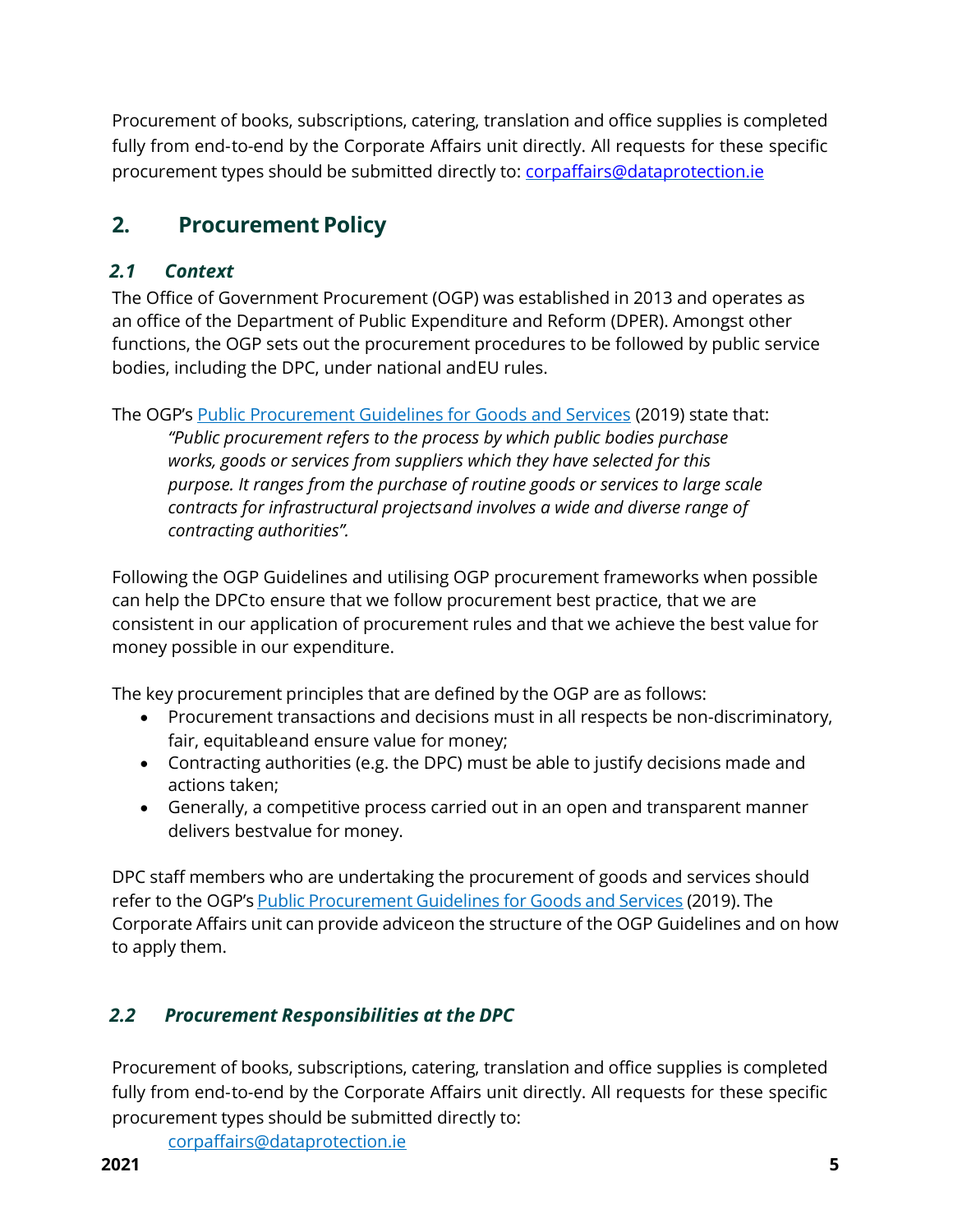For procurement of all other goods and services at the DPC, the split of responsibilities is summarised just below. The procurement procedures set out in Section 3 of this document provide more details on the specific responsibilities that apply.

The DPC Procurement function is part of the Corporate Affairs unit, with specific responsibilities to:

- i. Act as the general DPC contact point for the purposes of OGP and the Department of Justice andEquality Procurement division, when necessary;
- ii. Maintain DPC policies, procedures and templates;
- iii. Provide general procurement advice to DPC staff members undertaking procurement of goodsand services (but not procurement assurance or approval);
- iv. Maintain a register of all procurement that is undertaken;
- v. Maintain the DPC Asset Register and Contracts Register;
- vi. Maintain a central library of all DPC procurement documents;
- vii. Complete procurement from end-to-end for specific types of procurement of routine goods andservices (currently books, subscriptions, catering and translation) for efficiency reasons.

Functional areas that need to procure goods and services have responsibilities to:

- i. Confirm the need for the goods or services, prepare the internal business case and obtain the necessary approval;
- ii. Select the most appropriate procurement method, including assessment of OGP FrameworkAgreements that may already be in place;
- iii. Prepare the tender documentation as needed (e.g. Request for Tender) including the specification of requirements;
- iv. Liaise directly with the OGP on the specific procurement exercise (e.g. finalising the RfT,responding to clarification queries, and so on);
- v. Evaluate responses and complete evaluation report;
- vi. Finalise the contract documentation, including service level agreement and data processingagreement as relevant;
- vii. Ongoing management of the contract, service level agreement and data processing agreement.

#### <span id="page-5-0"></span>*2.3 Estimated Value and Procurement Bands*

The estimated value of the goods or services that are being procured is a very significant factor in procurement policy and procedure. In estimating the value of an intended procurement, the followingrules should be followed:

- The estimate must reflect a genuine estimate of the expected contract value as at the date ofseeking quotes or publication of the Request for Tenders;
- The estimated value must be exclusive of VAT;
- The estimate must take lifetime costs into consideration, for example,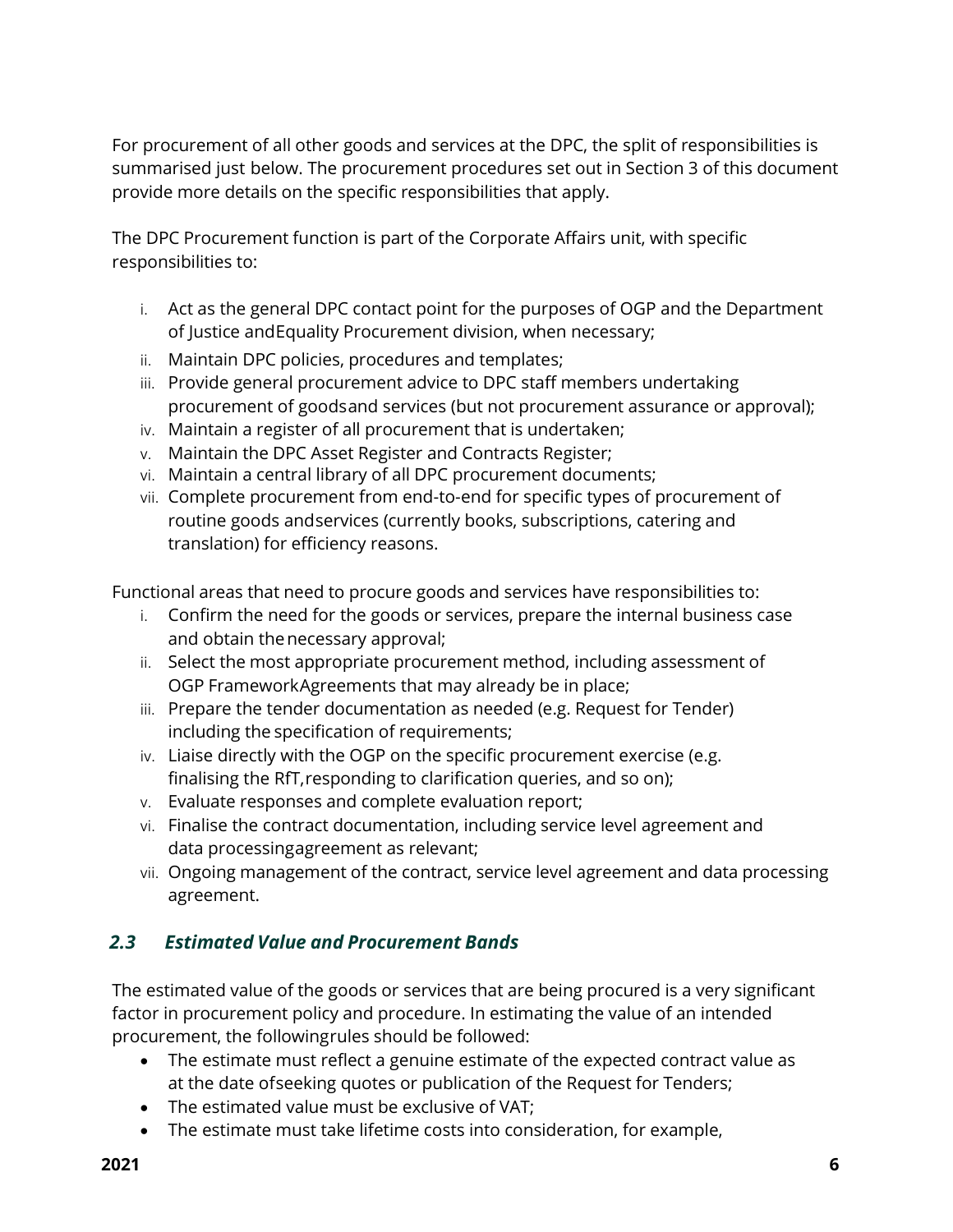support services,maintenance, licensing etc., as well as any possible contract extensions;

- The estimate should draw on previous experience within the DPC if possible; and
- The estimated must not be artificially split in a way that keeps the estimated value belowthresholds.

The estimated value will fall into one of the procurement bands that have been defined, which will thenbe the key driver for identifying:

- The procurement methods that can be used and their relative formality,
- The related procurement rules that apply, and
- The procedures that must be followed.

The procurement bands are as follows.

Band A: Less than €5,000 Band B: Between €5,000 and €25,000 Band C: Between €25,000 and the EU Threshold (€140,000) Band D: Over the EU Threshold (€140,000)

Procurement with an estimated value that is over the EU Threshold must be advertised in the Official Journal of the EU (OJEU), according to EU legislation. Effective from 1 January 2020, the EU Threshold forSupplies and Services for Government Departments and Offices (including the DPC) is  $€140,000$ .

In practice, if the DPC is considering procurement with an estimated value that is above the EU Threshold,then we will likely be seeking to utilise an existing OGP Framework Agreement (see below), and we wouldnot need to advertise directly in the OJEU.

## <span id="page-6-0"></span>*2.4 Procurement Methods*

The procurement methods that are most relevant for the DPC are as follows. The steps that must befollowed for each of these methods are set out in detail in Section 3 of this document.

Please note, it is the responsibility of the person awarding the contract / authorising payment to ensure that the supplier is tax cleared. Furthermore, a contract should not be awarded / payment made where such tax clearance is not available. This is applicable where the total value of expenditure in a year may be greater than €10,000. The successful tenderer should be set up as a supplier by Finance Section.

Band A: Less than €5,000

- Obtain verbal/written quotes from competitive suppliers and select the lowest price/mostsuitable offer.
- Use an existing OGP Framework Agreement for the specific goods or services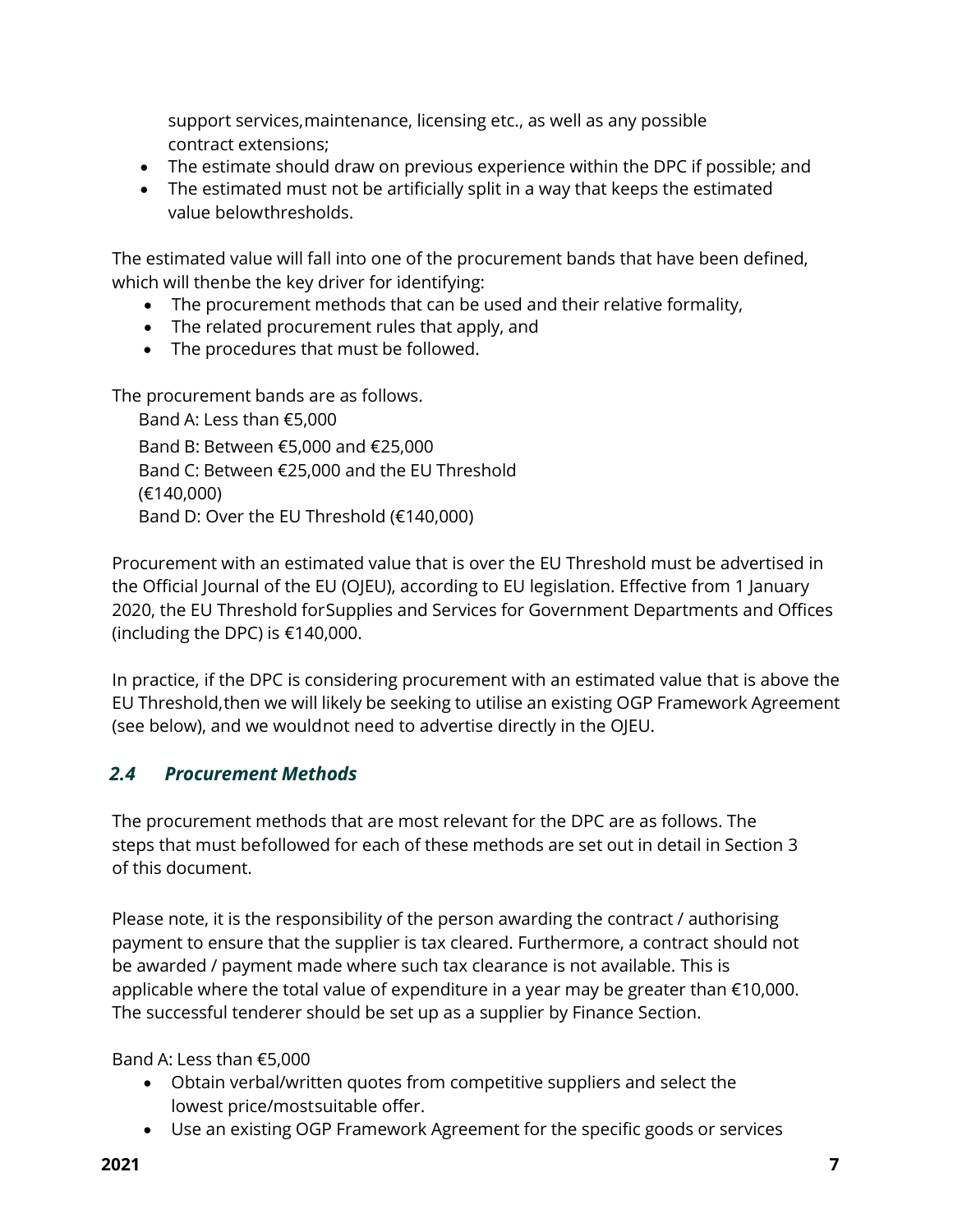required.

Band B: Between €5,000 and €25,000

- Provide written specification by email to at least three suppliers and evaluate written quotes toselect the most suitable offer and award the contract; *OR*
- Use an existing OGP Framework Agreement for the specific goods or services required.

Band C: Between €25,000 and the EU Threshold (€140,000)

- Draw up detailed tender documents including award criteria, advertise on eTenders using an open procedure, evaluate tenders to select the most suitable offer and award the contract; *OR*
- Use an existing OGP Framework Agreement for the specific goods or services required.

Band D: Over the EU Threshold (€140,000)

- Seek advice from the OGP, draw up detailed tender documents including award criteria, advertiseon eTenders and the Official Journal of the EU, evaluate tenders to select the most suitable offer, and award the contract; *OR*
- Use an existing OGP Framework Agreement for the specific goods or services required.

#### OGP Framework Agreements

The OGP has established multiple Framework Agreements for the procurement of goods and services, with each Framework Agreement having a defined scope in terms of the goods and services that are included. For each Framework Agreement, the OGP has already appointed one or more suppliers that canprovide goods and services to public bodies under the terms of that Framework Agreement. This allows public bodies to "draw down" commonly-procured supplies or services as required. Public bodies are required to make use of these Framework Agreements when they are in place.

There are two main types of Framework Agreement:

- 1. Direct Drawdown where only one supplier has been appointed to the Framework by the OGP or where a rotation system is in place amongst the suppliers or where a cascade approach is used toaward the work according to the ranking of the suppliers on the framework, and
- 2. Mini Competition where multiple suppliers have been appointed to the Framework by the OGPand who can bid for new requests as they arise.

For the first type, the DPC is required to prepare a Notification to Activate Goods or Services Form (NAGFor NASF).

For the second type, the DPC is required to prepare a Supplementary Request for Tenders (SRfT) to specific the goods or services required, according to a structured template provided by the OGP. The OGP provides detailed advice and support in the preparation of the SRfT and in throughout the tendering process when a Framework Agreement is being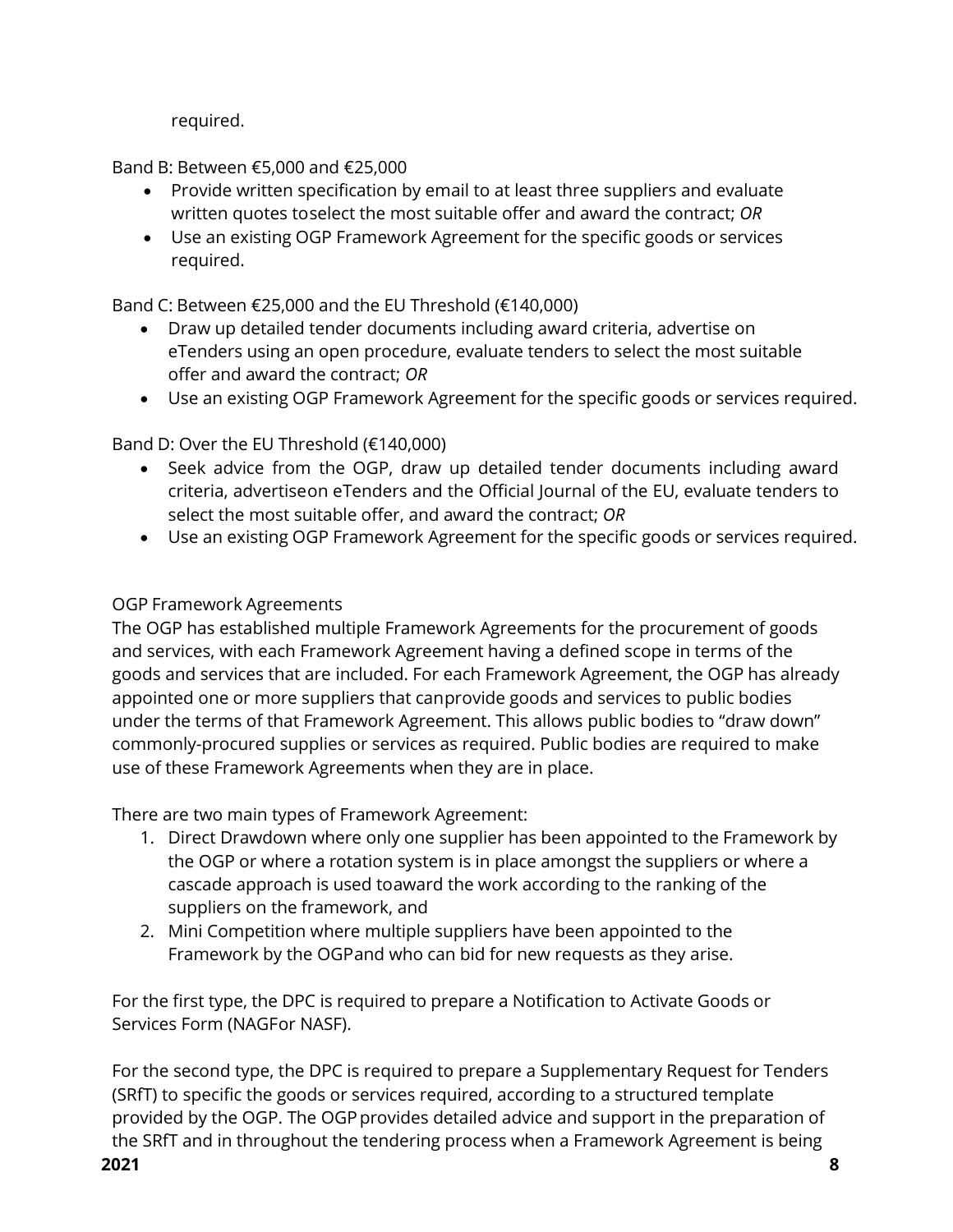utilised.

The OGP Guidelines include information on other methods of procurement which are unlikely to be needed for the DPC's purposes, given the nature of our work.

## <span id="page-8-0"></span>*2.5 Procurement Templates and Documents*

The Corporate Affairs unit will provide advice, relevant templates and previous examples of documentation that can be used by functional areasthat are undertaking procurement of goods and service, for example, Internal Business Case, Request forTenders (RfT) for estimated value less than €25,000, Evaluation Matrix, and so on.

A critical component of an RfT is the specification of the goods or services that are required by the DPC.The level of detail to be included in the specification depends on the risk, complexity and value of the procurement in question. The specification should be based on the needs that were identified in the business case and should:

- Be drafted in such a way that it clearly identifies the need;
- Be comprehensive enough so that a supplier can understand the real need;
- Not discriminate against any supplier;
- Use generic technical specifications and avoid proprietary brand names.

DPC procurement documentation is stored centrally on the DPC Procurement Database. The CorporateAffairs unit is responsible for filing and maintaining procurement documentation, and for maintaining a register of all procurement that is undertaken. DPC staff members that are undertaking procurement of goods and services, and managing contracts subsequently, must ensure that the following documentshave been provided to Corporate Affairs for central filing:

- Final version of the Business Case or equivalent document;
- Final version of the Request for Tenders or specification that was issued;
- Signed copy of the final Evaluation Report, as relevant;
- Signed copy of the final contract and related contract documentation, as relevant.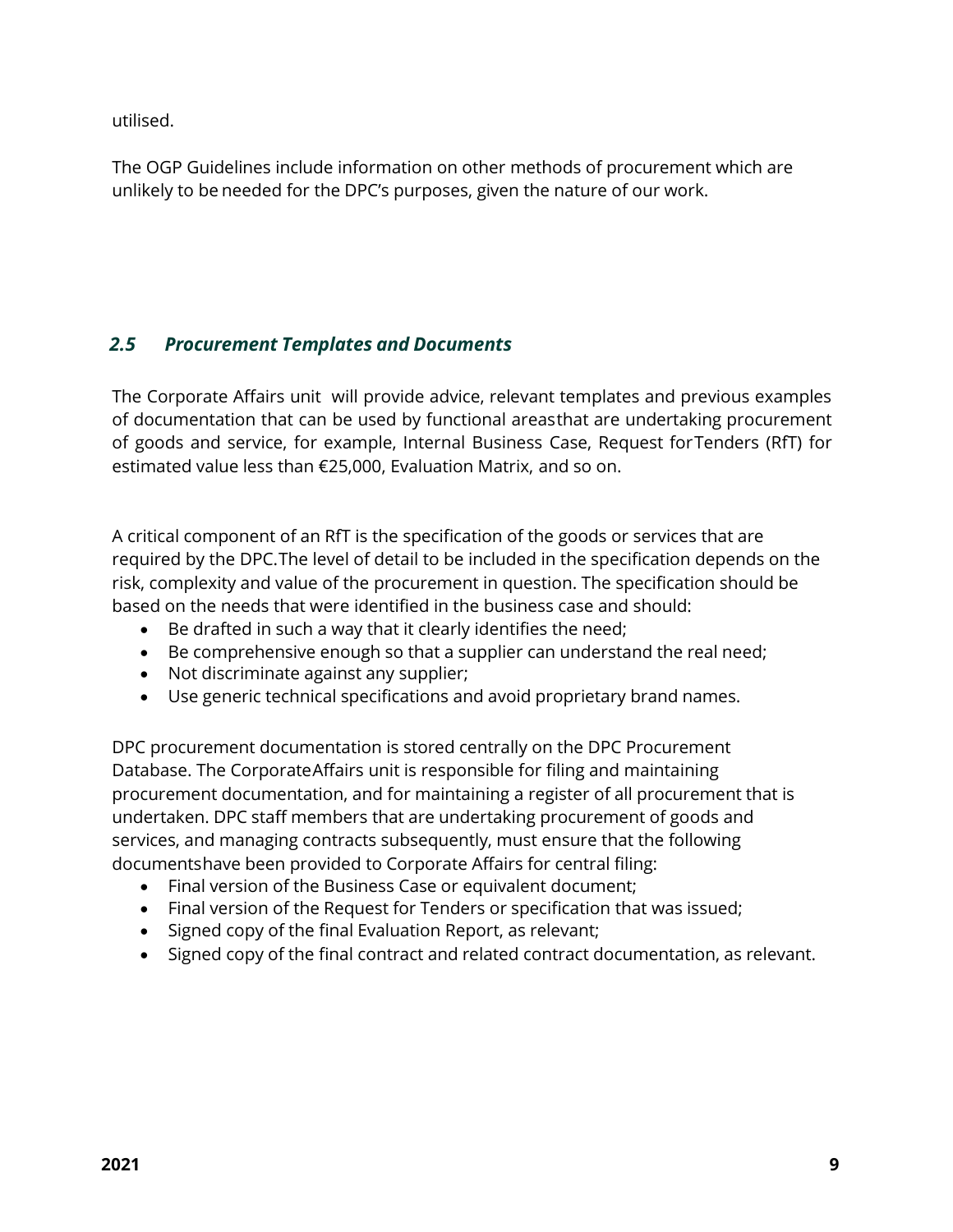<sup>1</sup> [Circular](https://circulars.gov.ie/pdf/circular/per/2013/16.pdf) 16/13 issued by the Department of Public Expenditure and Reform (DPER)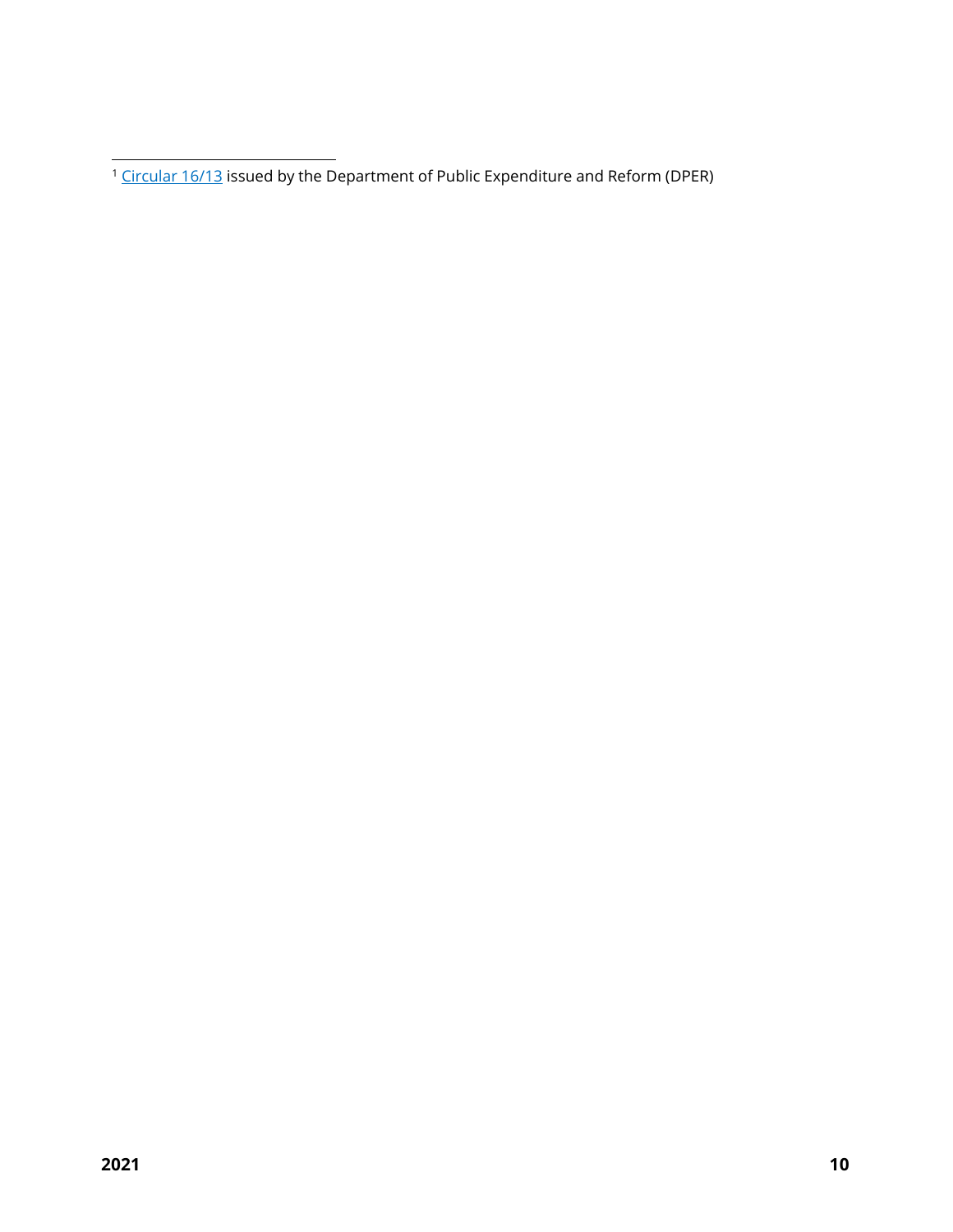### <span id="page-10-0"></span>*2.6 Code of Ethics*

All DPC staff members are subject to the Civil Service Code of Standards and Behaviour<sup>2</sup>. All staff members involved in procurement activity and in the award of contracts are required to act in an ethical manner.

To this end staff must:

- Act in an ethical and honest manner,
- Not accept any gifts,
- Not accept hospitality,
- Declare any conflict of interest in a tender process.

Failure to observe the above may result in disciplinary proceedings and sanctions up to and including dismissal.

#### <span id="page-10-1"></span>*2.7 Contracts*

As a public body, the DPC may not negotiate contracts in terms of price. It is strictly forbidden to enterinto price negotiation when contracts are awarded under the open or restricted procedure.

Contract Management:

Once a contract has been signed or letter of appointment has been issued, the DPC is obliged to ensurethat the supplies, works or services are delivered in accordance with the terms of the tender and the prices quoted.

If suppliers fail to meet the terms, they should be contacted immediately and a managed process of improvement should be put in place. A full written record of all correspondence with the supplier should be retained by the DPC. While the procurement process ensures that the contract documentation is in place, the effective management of the contract is also essential to ensure value for money is sustained and delivered.

Payment of Invoices:

No payments are made by the DPC to a supplier until contracts are finalised and signed.

<sup>&</sup>lt;sup>2</sup> Civil Service Code of Standards and [Behaviour](https://sipo.ie/acts-and-codes/codes-of-conduct/civil-servants/index.xml?&Language=en) issued by Standards in Public Office (2004)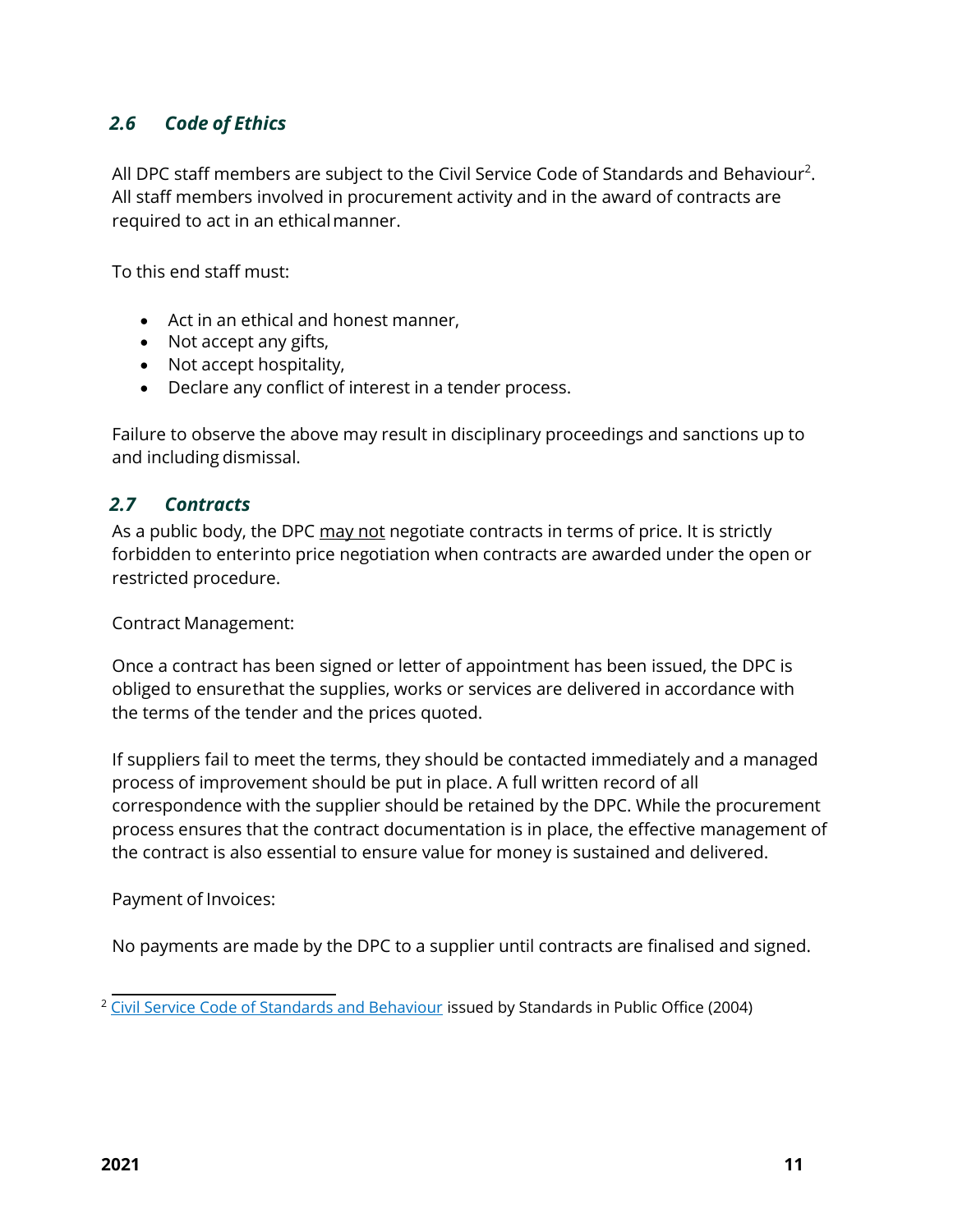To avoid unnecessary queries and delays, DPC staff should request that the supplier quotes the DPC tender name or reference on every invoice. Staff should also instruct the supplier to submit the invoice directly to the DPC Finance unit at:

#### [accounts@dataprotection.ie](mailto:accounts@dataprotection.ie)

Invoices must not be addressed to individual staff members.

The Prompt Payments Act 1997 as amended by the European Communities (Late Payment in CommercialTransactions) S.I. 580 of 2012, applies interest to payments after 30 calendar days. However, in June 2009, the Government introduced a further non-statutory requirement to reduce the payment period byGovernment Departments and Offices to their suppliers from 30 to 15 calendar days. Therefore, the DPC is required to pay suppliers and service providers within 15 calendar days of receipt of a valid invoice (i.e.the payment must arrive in the supplier's bank by the 15th day). The 15 calendar day payment deadline period commences on the day upon which the DPC receives a valid invoice.

The DPC Finance unit has operational responsibility for the process to ensure that the prompt payments deadline is met by the DPC. The DPC Finance unit also maintains the DPC authorisation limits for paymentof invoices.

#### Contract Extensions

The DPC Corporate Affairs unit retains a Central Register of Contracts and undertakes an annual evaluation of the highest value contracts (or expenditure per supplier) to determine the potential forfuture savings, if any. The Corporate Affairs unit also reviews the Central Register of Contracts on a quarterly basis to identify any contracts that may be due for renewal.

Any proposal to utilise an extension clause must be supported by a documented review of contractperformance for internal approval. Agreement to utilise a contract extension must be confirmed inwriting by both the DPC and the supplier.

If the initial contract did not cater for extensions or rollover, the contract cannot be extended beyond theterms of the original contract.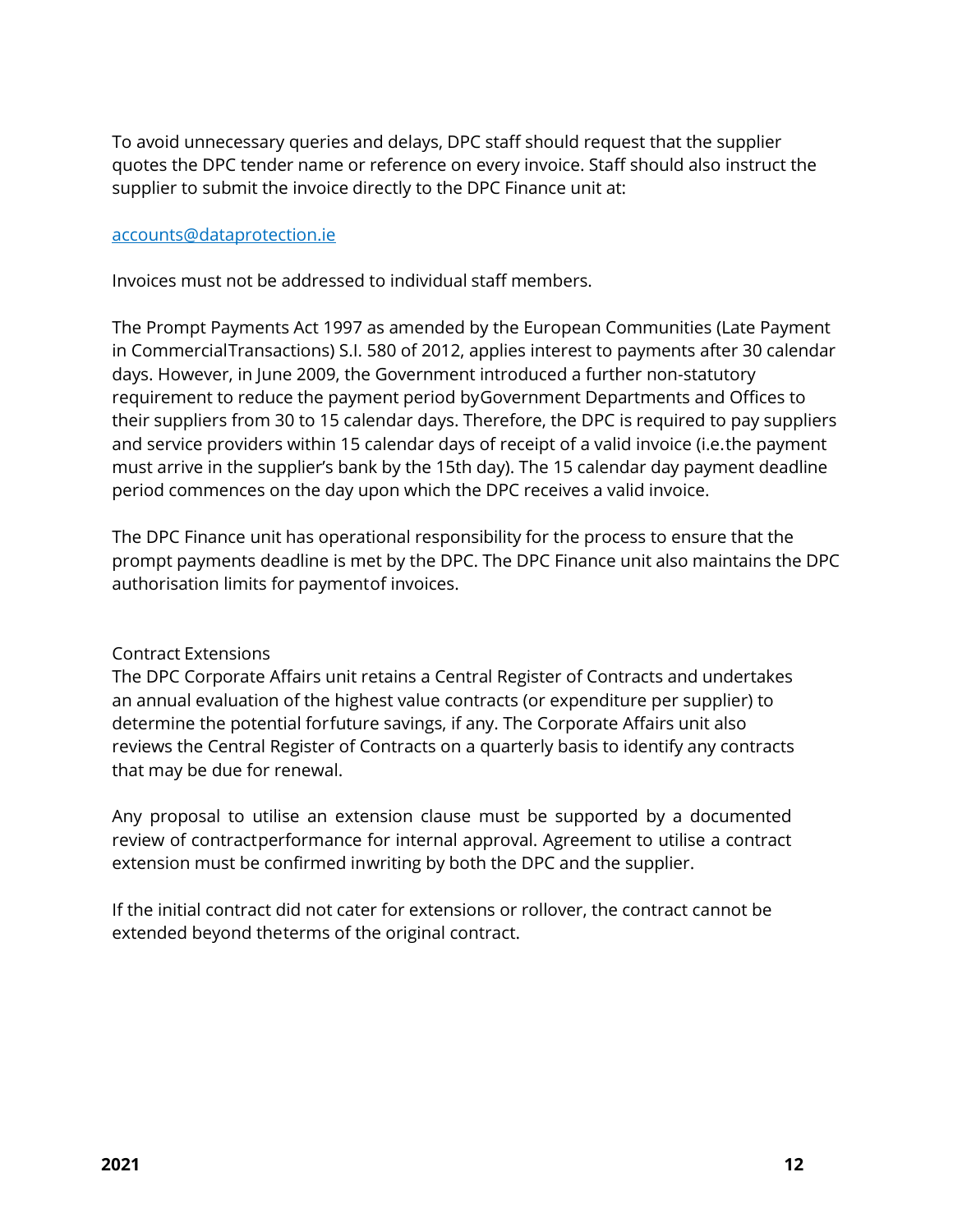## <span id="page-12-0"></span>**3. Procurement Procedures**

#### <span id="page-12-1"></span>*3.1 Procurement Phases*

In line with the OGP Guidelines, the four main phases of any procurement at the DPC are set out below.

The brief description of each phase is illustrative only. Some of these activities may not be required for agiven procurement exercise; however, additional activities may be identified for other procurement exercises based on advice from OGP or DPC Corporate Affairs.

#### I. Preparation Phase

The types of activity that may need to be undertaken in this phase are:

- Identify and scope the DPC's business need;
- Assess whether the services or goods are available in the market;
- Prepare the business case or equivalent document for internal approval.

The key output of this phase is:

Approved internal business case or equivalent document.

#### II.Pre-Tendering Phase

The types of activity that may need to be undertaken in this phase are:

- **Estimate the value of the procurement;**
- Select the most suitable procurement method;
- Revise the business case if necessary.

The key output of this phase is:

 Revised business case (or equivalent document) incorporating the basis for selecting theprocurement method.

#### III.Tendering Phase

The types of activity that may need to be undertaken in this phase are:

- Prepare the tender documents including the specification of services or goods required and theselection criteria;
- Issue the request for quotes or tender documents or equivalent;
- Respond to requests for clarifications and liaise with the OGP, as relevant;
- Assess and evaluate quotes or tender responses;
- Award the contract and finalise the contract documentation.

The key outputs of this phase are:

- Request for Tenders or specification of requirements, as relevant;
- Evaluation Report, as relevant;
- Finalised, signed contract documentation;
- Revised business case (or equivalent document) with updates as relevant.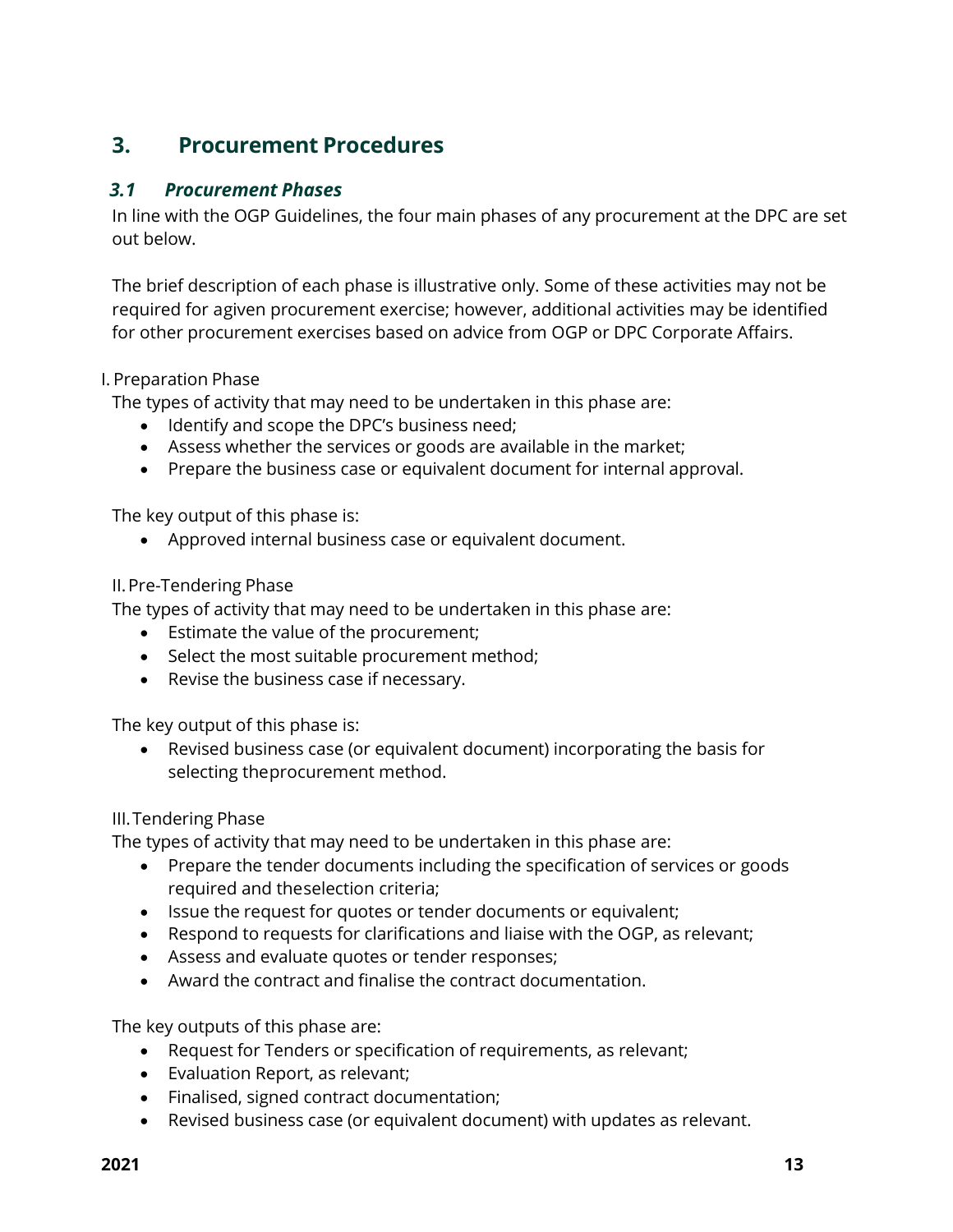IV.Contract Management Phase

The types of activity that may need to be undertaken in this phase are:

- Manage and monitor the provision of the goods and services as specified and contracted;
- Amend or extend the contract as relevant.

The key outputs of this phase are:

Amended contract documentation, as relevant;

The steps that must be undertaken in each phase depend on the estimated value and on the procurement method that is being used. A separate set of detailed steps is provided in each of the following sections, for each of the different procurement methods, for ease of reference by DPC staff members who are undertaking procurement of goods and services and must therefore follow the relevant steps.

#### <span id="page-13-0"></span>*3.2 Request Quotes for Goods and Services to the Value of less than €5,000*

The following table sets out the steps that should be undertaken by the DPC staff member who is procuring goods or services, by directly requesting quotes from competitive suppliers.

General responsibilities of the DPC Corporate Affairs unit for procurement also apply to this procurementmethod but are not included in the table below. These include providing procurement advice and providing DPC procurement templates and sample documents.

| <b>Phase</b>            | <b>Steps</b>                                                                                                                                                                                                                                                                                                                                                |
|-------------------------|-------------------------------------------------------------------------------------------------------------------------------------------------------------------------------------------------------------------------------------------------------------------------------------------------------------------------------------------------------------|
| I. Preparation Phase    | 1. Confirm that the goods or services are required in line<br>with the unit business plan, goals, strategic priorities or<br>other business driver.<br>2. Set out the justification for the procurement of goods or<br>services, in an email or short document.<br>3. Confirm via email or meeting minutes that the<br>expenditure isapproved in principle. |
| II. Pre-Tendering Phase | 4. Assess the estimated value of the goods or services and<br>confirmthat this will be less than €5,000 (excluding<br>VAT).                                                                                                                                                                                                                                 |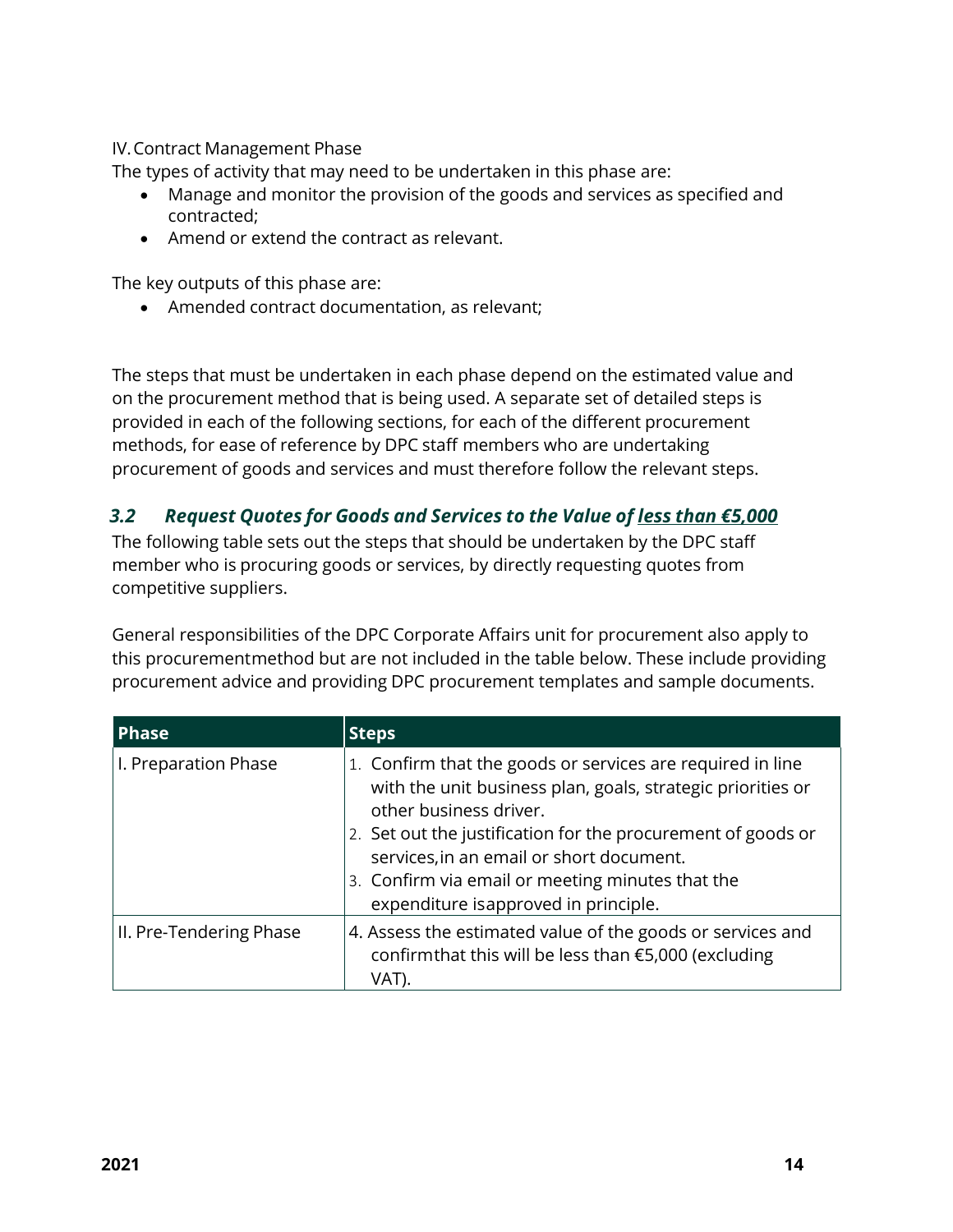| III. Tendering Phase             | 5. Make notes of the specific requirements for the goods or<br>services.<br>6. Identify competitive suppliers in the market that may<br>provide the goods or services required.<br>7. Seek verbal or written quotes based on the specific<br>requirements, ensuring that the requests to different<br>suppliers are consistent.<br>8. Make notes of the quotes received.<br>9. Confirm via email or meeting minutes the decision on<br>the most suitable / cost-effective quote.<br>10. Confirm the provision of the goods or services with the<br>supplier, including any contract documents, letter of<br>appointment, purchase order or equivalent document<br>that may be required to place theorder. |
|----------------------------------|-----------------------------------------------------------------------------------------------------------------------------------------------------------------------------------------------------------------------------------------------------------------------------------------------------------------------------------------------------------------------------------------------------------------------------------------------------------------------------------------------------------------------------------------------------------------------------------------------------------------------------------------------------------------------------------------------------------|
| IV. Contract Management<br>Phase | 11. Compile all relevant documents and emails, and<br>provide therequired subset to Corporate Affairs for<br>central filing.<br>12. Confirm that the services or goods have been provided as<br>ordered.                                                                                                                                                                                                                                                                                                                                                                                                                                                                                                  |

#### <span id="page-14-0"></span>*3.3 Request Tenders for Goods and Services to the Value of €5,000 to €25,000*

The following table sets out the steps that should be undertaken by the DPC staff member who isprocuring goods or services, by directly issuing a Request for Tenders to at least three suppliers.

General responsibilities of the DPC Corporate Affairs unit for procurement also apply to this procurementmethod but are not included in the table below. These include providing procurement advice and providing DPC procurement templates and sample documents.

| <b>Phase</b>         | Steps                                                                                                                                                                                                                                                                                                                                                                                                                                           |
|----------------------|-------------------------------------------------------------------------------------------------------------------------------------------------------------------------------------------------------------------------------------------------------------------------------------------------------------------------------------------------------------------------------------------------------------------------------------------------|
| I. Preparation Phase | 1. Confirm that the goods or services are required in line<br>with the unitbusiness plan, goals, strategic priorities or<br>other business driver.<br>Set out the justification for the procurement of goods or<br>2.<br>services, in a short business case document, based on<br>sample documents and template from the Corporate<br>Affairs unit.<br>3. Confirm via email or meeting minutes that the<br>expenditure isapproved in principle. |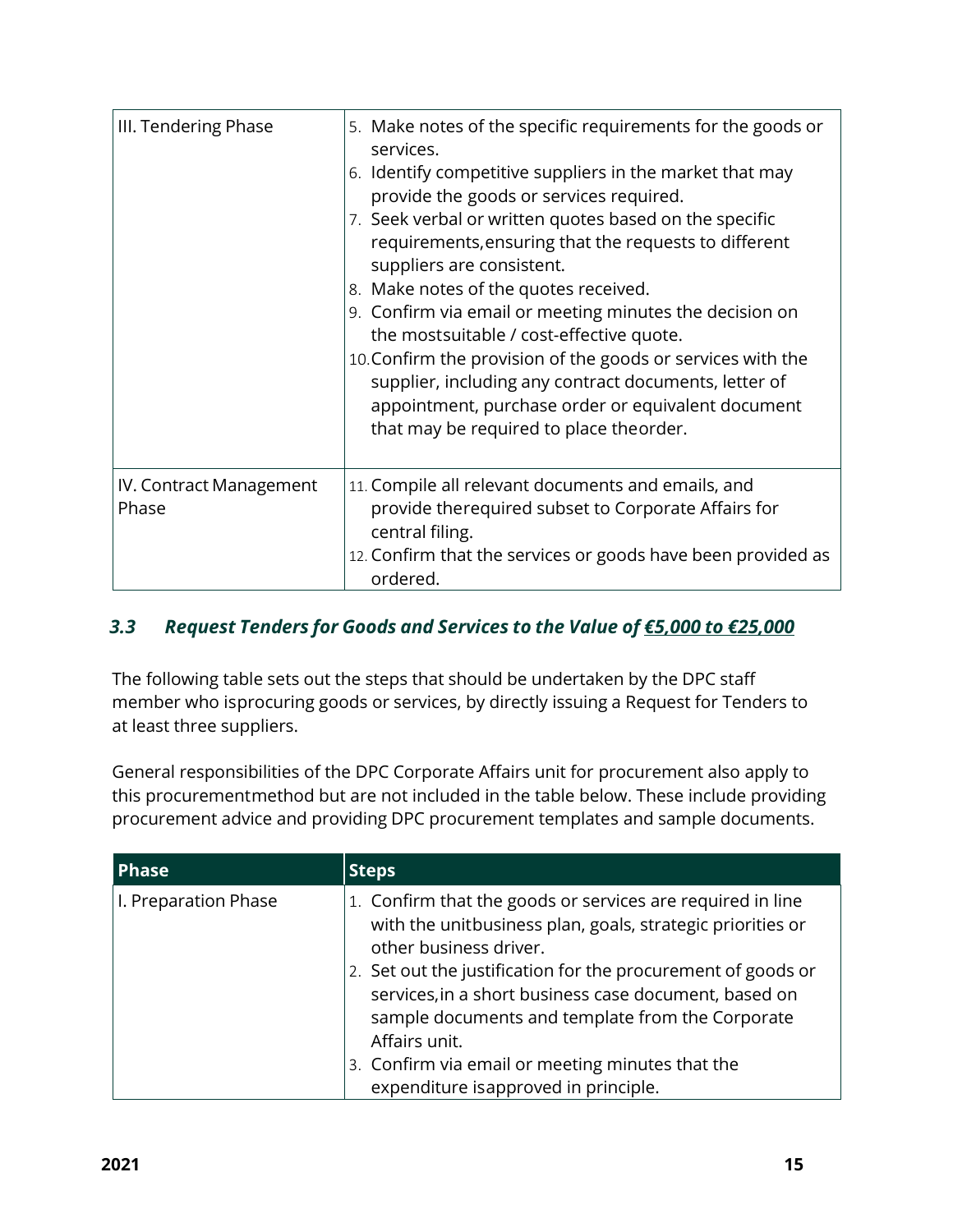| II. Pre-Tendering Phase | 4. Assess the estimated value of the goods or services<br>and confirmthat this will be less than €25,000<br>(excluding VAT).<br>5. Update the business case document if required.                                                                                                                                                                                                                                                                                                                                                                                                                                                                                                                                                                                                                                                                                                                                                                                       |
|-------------------------|-------------------------------------------------------------------------------------------------------------------------------------------------------------------------------------------------------------------------------------------------------------------------------------------------------------------------------------------------------------------------------------------------------------------------------------------------------------------------------------------------------------------------------------------------------------------------------------------------------------------------------------------------------------------------------------------------------------------------------------------------------------------------------------------------------------------------------------------------------------------------------------------------------------------------------------------------------------------------|
| III. Tendering Phase    | 6. Prepare a short Request for Tenders (RfT) document,<br>including the specification of DPC's requirements for the<br>goods or services, based on sample documents and<br>template from the Corporate Affairs unit.<br>7. Identify competitive suppliers in the market that may<br>provide thegoods or services required and confirm their<br>contact details for receipt of RfTs.<br>8. Issue the RfT to at least three of the suppliers identified,<br>with details of closing dates for clarifications and<br>responses respectively.<br>9. Confirm the members of the evaluation committee.<br>10. Provide collated responses to requests for clarification to<br>all invited suppliers.<br>11. Prepare evaluation matrix for assessment of responses.<br>12. Send acknowledgement by email of all responses<br>received.<br>13. Open and assess and evaluate all responses received<br>according to the evaluation criteria, by holding an<br>evaluation meeting. |
|                         | 14. Evaluate all responses received according to the<br>evaluation criteria, by holding an evaluation meeting with<br>all members of the evaluation committee.<br>15. Prepare evaluation report.<br>16. Send confirmation email to successful supplier.<br>17. Send confirmation emails to non-successful suppliers.<br>18. Confirm and finalise contract documentation or<br>equivalent, and ensure all documents are signed prior<br>to the commencement ofservices or delivery of goods.<br>19. Update the business case document if required.                                                                                                                                                                                                                                                                                                                                                                                                                       |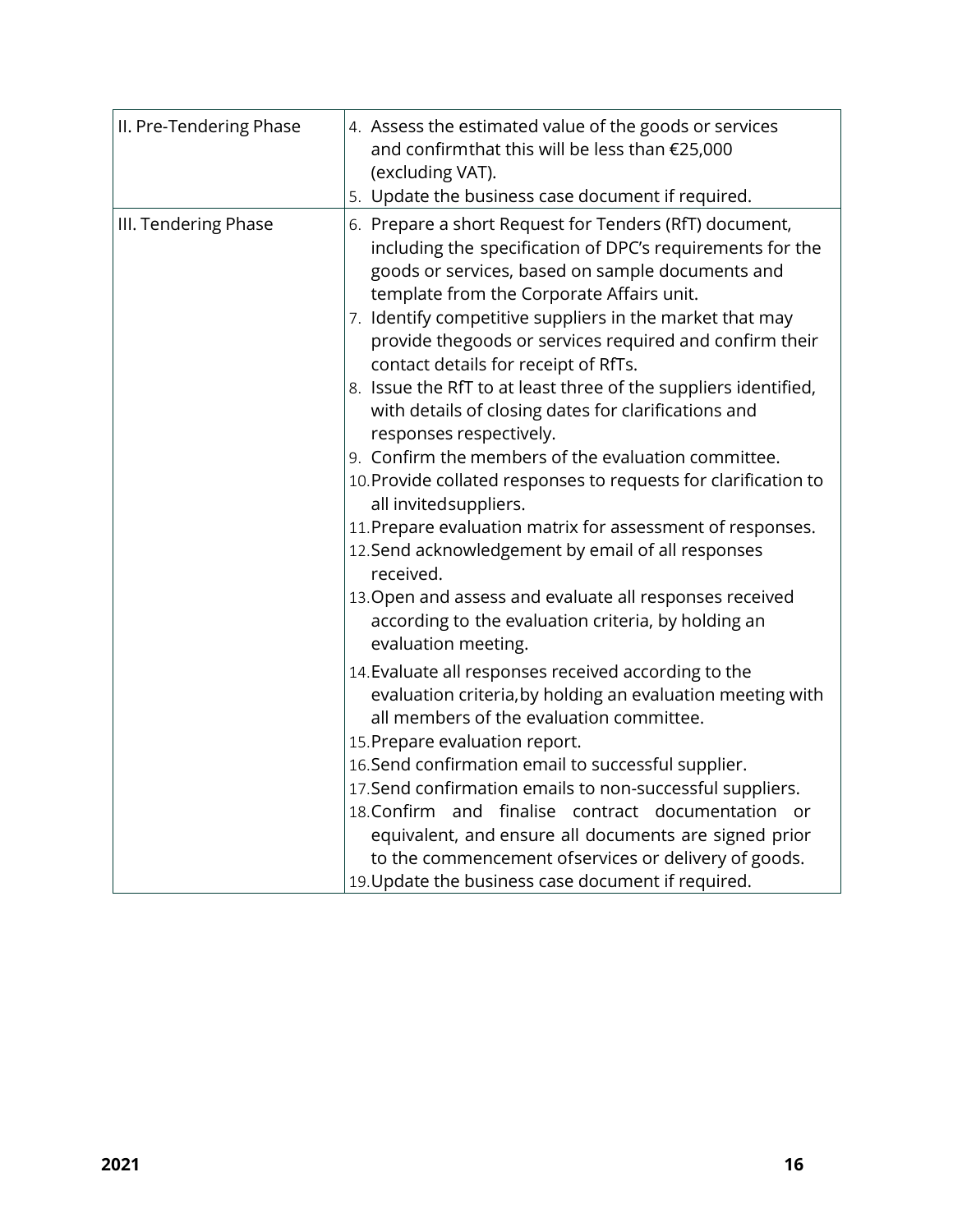| <b>IV. Contract Management</b><br>Phase | 20. Compile all relevant documents and emails, and<br>provide the required subset to Corporate Affairs for<br>central filing. |
|-----------------------------------------|-------------------------------------------------------------------------------------------------------------------------------|
|                                         | 21. Confirm that the services or goods have been<br>provided as specified.                                                    |
|                                         | 22. Manage the contract as appropriate.                                                                                       |
|                                         |                                                                                                                               |
|                                         |                                                                                                                               |
|                                         |                                                                                                                               |
|                                         |                                                                                                                               |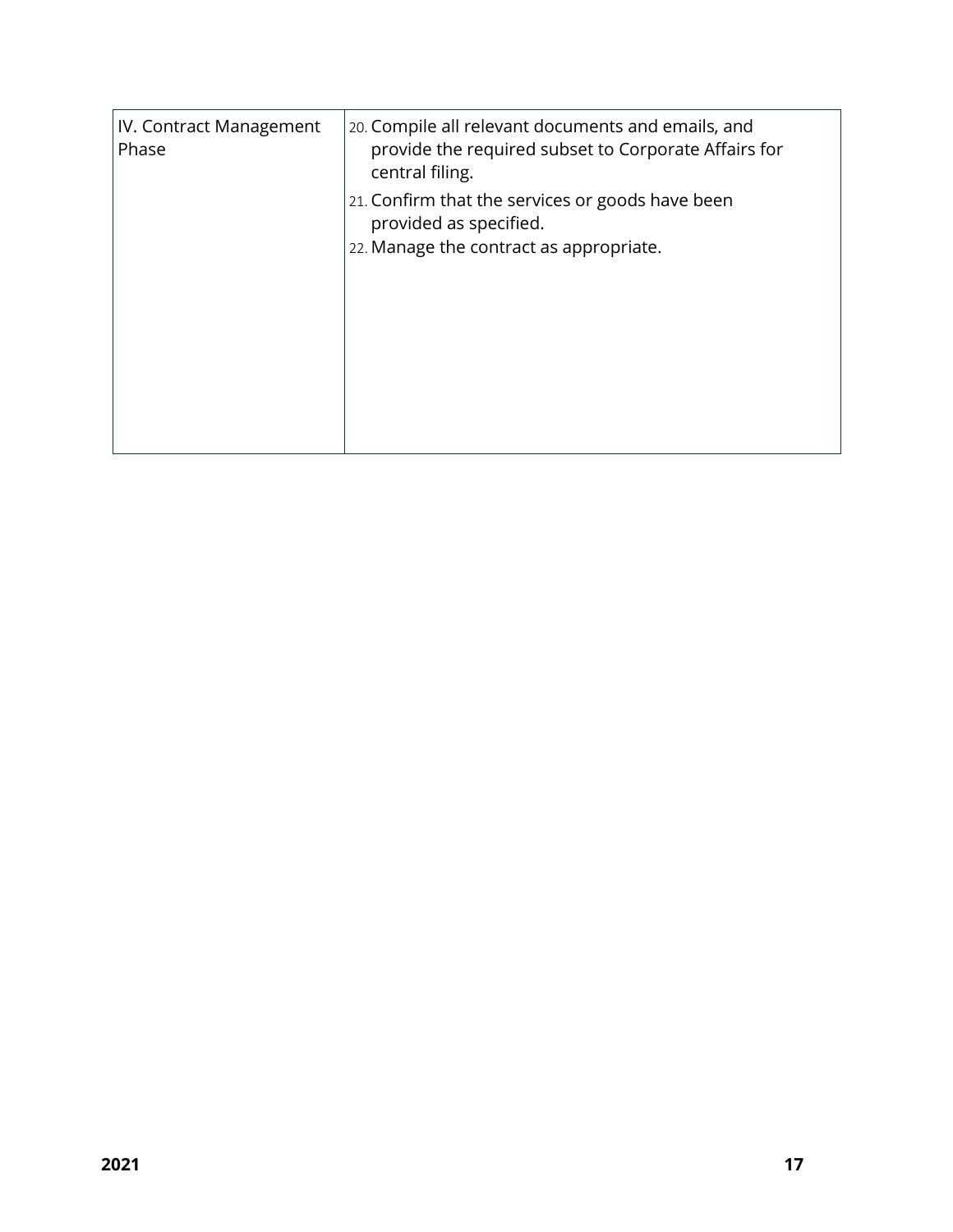## <span id="page-17-0"></span>*3.4 Utilise Existing OGP Framework Agreement for Goods and Services of any Value*

The following table sets out the steps that should be undertaken by the DPC staff member who isprocuring goods or services, by utilising an existing OGP Framework Agreement.

General responsibilities of the DPC Corporate Affairs unit for procurement also apply to this procurement method but are not included in the table below. These include providing procurement advice and providing DPC procurement templates and sample documents.

| <b>Phase</b>            | <b>Steps</b>                                                                                                                                                                                                                                                                                                                                                                                                                                                                                                                                                                  |
|-------------------------|-------------------------------------------------------------------------------------------------------------------------------------------------------------------------------------------------------------------------------------------------------------------------------------------------------------------------------------------------------------------------------------------------------------------------------------------------------------------------------------------------------------------------------------------------------------------------------|
| I. Preparation Phase    | 1. Confirm that the goods or services are required in line<br>with the unit business plan, goals, strategic priorities or<br>other business driver.<br>2. Set out the justification for the procurement of goods or<br>services, in a business case document, based on sample<br>documents and template from the Corporate Affairs<br>unit.<br>3. Confirm via email or meeting minutes that the<br>expenditure is approved in principle.                                                                                                                                      |
| II. Pre-Tendering Phase | 4. Assess the estimated value of the goods or services,<br>excluding VAT.<br>5. Confirm with the OGP that the scope of the DPC<br>requirements arecovered by the OGP Framework<br>Agreement that has been identified and is within the<br>lifetime of the Framework Agreement.<br>6. Confirm with the OGP if the Framework Agreement either<br>requiresa Mini Competition or is a Direct Drawdown<br>Framework.<br>7. Confirm with the OGP the timeframe for publication of<br>the DPC requirements under the Framework.<br>8. Update the business case document if required. |